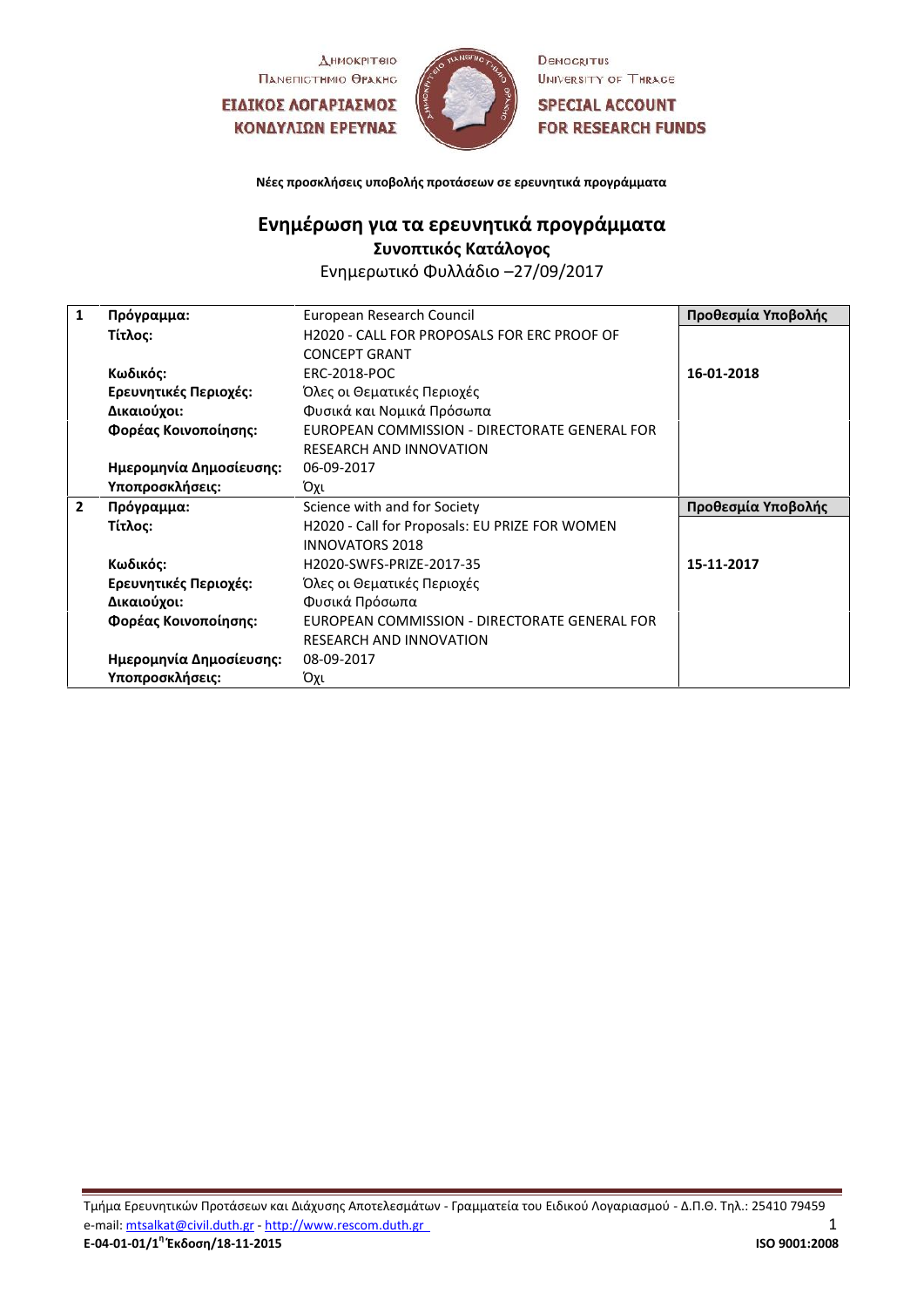Днмокрітею Памепістнию Өракно

ΕΙΔΙΚΟΣ ΛΟΓΑΡΙΑΣΜΟΣ ΚΟΝΔΥΛΙΩΝ ΕΡΕΥΝΑΣ



DEMOCRITUS UNIVERSITY OF THRACE

**SPECIAL ACCOUNT FOR RESEARCH FUNDS** 

**Νέες προσκλήσεις υποβολής προτάσεων σε ερευνητικά προγράμματα**

## **Ενημέρωση για προτάσεις συνεργασίας**

**Αναλυτικός Κατάλογος**

Ενημερωτικό Φυλλάδιο – 27/09/2017

| $\mathbf{1}$ | Πρόγραμμα:              | European Research Council                                                                |
|--------------|-------------------------|------------------------------------------------------------------------------------------|
|              | Τίτλος:                 | H2020 - CALL FOR PROPOSALS FOR ERC PROOF OF CONCEPT GRANT                                |
|              | Κωδικός:                | <b>ERC-2018-POC</b>                                                                      |
|              | Ερευνητικές Περιοχές:   | Όλες οι Θεματικές Περιοχές                                                               |
|              | Δικαιούχοι:             | Φυσικά και Νομικά Πρόσωπα                                                                |
|              | Φορέας Κοινοποίησης:    | EUROPEAN COMMISSION - DIRECTORATE GENERAL FOR RESEARCH AND                               |
|              |                         | <b>INNOVATION</b>                                                                        |
|              | Ημερομηνία Δημοσίευσης: | 06-09-2017                                                                               |
|              | Προθεσμία Υποβολής:     | 16-01-2018                                                                               |
|              | Περίληψη Πρόσκλησης:    | Topic called:                                                                            |
|              |                         | ERC-2018-PoC: ERC Proof of Concept Grant                                                 |
|              |                         | Objectives:                                                                              |
|              |                         | Frontier research often generates unexpected or new opportunities for commercial         |
|              |                         | or societal application. The ERC Proof of Concept Grants aim to maximise the value of    |
|              |                         | the excellent research that the ERC funds, by funding further work (i.e. activities      |
|              |                         | which were not scheduled to be funded by the original ERC frontier research grant)       |
|              |                         | to verify the innovation potential of ideas arising from ERC funded projects. Proof of   |
|              |                         | Concept Grants are therefore on offer only to Principal Investigators whose              |
|              |                         | proposals draw substantially on their ERC funded research.                               |
|              |                         | Maximum size of grant and grant assessment                                               |
|              |                         | The financial contribution will be up to a maximum of EUR 150 000 for a period of 18     |
|              |                         | months. The ERC expects that normally, proof of concept projects should be               |
|              |                         | completed within 12 months. However, to allow for those projects that require more       |
|              |                         | preparation time, projects will be signed for 18 months. Given this initial flexibility, |
|              |                         | extensions of the duration of proof of concept projects may be granted only              |
|              |                         | exceptionally.                                                                           |
|              |                         | The overall level of the funding offered will be assessed during the evaluation. The     |
|              |                         | funding requested by the applicant will be judged against the needs of the proposed      |
|              |                         | activity before award. The funding requested by the Principal Investigator must be       |
|              |                         | fully justified by an estimation of the actual costs for the proposed activities.        |
|              |                         | The Union financial contribution will take the form of the reimbursement of up to        |
|              |                         | 100% of the total eligible and approved direct costs and of flat-rate financing of       |
|              |                         | indirect costs on the basis of 25% of the total eligible direct costs (excluding the     |
|              |                         | direct costs for subcontracting and the costs of resources made available by third       |
|              |                         | parties which are not used on the premises of the host institution.). The level of the   |
|              |                         | awarded grant represents a maximum overall figure - the final amount to be paid          |
|              |                         | must be justified on the basis of the costs actually incurred for the project.           |
|              |                         | Profile of the ERC Proof of Concept Grant Principal Investigator                         |
|              |                         | All Principal Investigators in an ERC frontier research project, that is either on going |
|              |                         | or has ended (where the duration of the project fixed in the ERC Grant Agreement         |
|              |                         | has ended) less than 12 months before 1 January 2018, are eligible to participate and    |
|              |                         | apply for an ERC Proof of Concept Grant.                                                 |
|              |                         | For further information please refer to the ERC Work Programme 2018.                     |
|              | Περισσότερα:            | http://ec.europa.eu/research/participants/portal/desktop/en/opportunities/h2020/         |
|              |                         | calls/erc-2018-poc.html                                                                  |

Τμήμα Ερευνητικών Προτάσεων και Διάχυσης Αποτελεσμάτων - Γραμματεία του Ειδικού Λογαριασμού - Δ.Π.Θ. Τηλ.: 25410 79459 e-mail: <u>[mtsalkat@civil.duth.gr](mailto:mtsalkat@civil.duth.gr)</u> - <u>[http://www.rescom.duth.gr](http://www.rescom.duth.gr/)</u><br> **E-04-01-01/1<sup>η</sup> Έκδοση/18-11-2015** 2 **Ε-04-01-01/1<sup>η</sup> Έκδοση/18-11-2015 ISO 9001:2008**